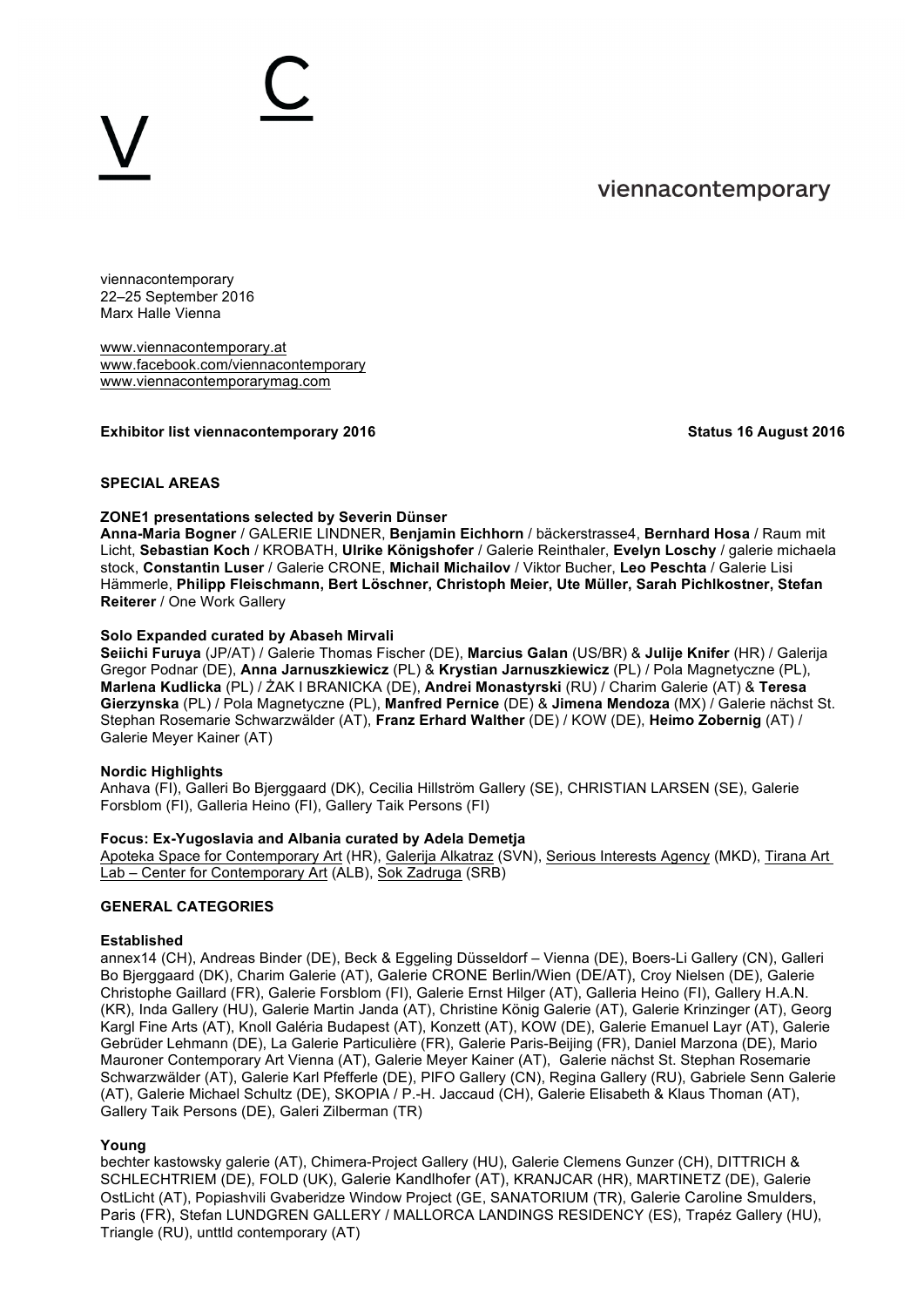# **Reflections**

418 Contemporary Art Gallery (RO), acb Gallery (HU), Anhava (FI), Artelier Contemporary (AT), ASPN (DE), BACKSLASH (FR), Boccanera (IT), Carbon 12 (AE), Cecilia Hillström Gallery (SE), CHRISTIAN LARSEN (SE), Czułość (PL), Galerie Heike Curtze und Petra Seiser (AT), DIEHL (DE), EASTWARDS PROSPECTUS (RO), Galerie Nathalie Halgand (AT), Galerie Jochen Hempel (DE), Hidde van Seggelen (UK), Gerhard Hofland (NL), Galerie Hollenbach (DE), Gallery 21 (RU), GANDY GALLERY (SK), Geukens & De Vil (BE), Marina Gisich Gallery (RU), Galerie Hammelehle und Ahrens (DE), Galerie Iragui (RU), Ivan (RO), Jecza Gallery (RO), GALERIE K' (DE), Klemm's (DE), KUBIKGALLERY (PT), Galerie Bernd Kugler (AT), Liang Gallery (TW), Ani Molnár Gallery (HU), P74 Gallery (SI), PHOTON GALLERY (SI), POSTMASTERS GALLERY (US), Propaganda (PL), Raster (PL), Philipp von Rosen Galerie (DE), Rotwand (CH), Galeria Senda (ES), Galerie Silvia Steinek (AT), Galerija Škuc (SI), Galerija Vartai (LT), Galerie Hubert Winter (AT)

# **Institutions**

Die Angewandte (AT), curated by\_vienna (AT), Garage (RU), Kunsthalle Krems (AT), Kunsthalle Wien (AT), Institut für Kunst im öffentlichen Raum Steiermark (AT), Sparta Curators Collective (RU), TONSPUR Kunstverein Wien (AT)

# **GALLERIES PER COUNTRY**

# **AUSTRIA**

Artelier Contemporary, Graz, www.artelier-contemporary.at bäckerstrasse4, Vienna, www.baeckerstrasse4.at bechter kastowsky galerie, Vienna, www.bechterkastowsky.com Viktor Bucher, Vienna, www.projektraum.at Charim Galerie, Vienna, www.charimgalerie.at Galerie CRONE Berlin/Vienna, www.cronegalerie.com Galerie Heike Curtze und Petra Seiser, Salzburg/Vienna, www.heikecurtze.com Galerie Nathalie Halgand, Vienna, www.galeriehalgand.com Galerie Lisi Hämmerle, Bregenz, www.galerie-lisihaemmerle.at Galerie Ernst Hilger, Vienna/Jersey City, www.hilger.at Galerie Martin Janda, Vienna, www.martinjanda.at Georg Kargl Fine Arts, Vienna, www.georgkargl.com Christine König Galerie, Vienna, www.christinekoeniggalerie.com Galerie Bernd Kugler, Innsbruck, www.galerie-kugler.at Galerie Krinzinger, Vienna, www.galerie-krinzinger.at Galerie Kandlhofer, Vienna, www.lisabird.at Knoll Galéria, Vienna/Budapest, www.knollgallerie.at Konzett Gallery, Vienna, www.artkonzett.com KROBATH, Berlin/Vienna, www.galeriekrobath.at Galerie Emanuel Layr, Vienna, www.emanuellayr.com GALERIE LINDNER, Vienna, www.galerie-lindner.at Galerie Meyer Kainer, Vienna, www.meyerkainer.com Mario Mauroner Contemporary Art Salzburg/Vienna, www.galerie-mam.com Galerie nächst St. Stephan Rosemarie Schwarzwälder, Vienna, www.schwarzwaelder.at One Work Gallery, Vienna, www.instagram.com/oneworkgallery OstLicht. Galerie für Fotografie, Vienna, www.ostlicht.at Raum mit Licht, Vienna, www.raum-mit-licht.at Galerie Reinthaler, Vienna, www.agnesreinthaler.com Gabriele Senn Galerie, Vienna, www.galeriesenn.at Galerie Silvia Steinek, Vienna, www.galerie.steinek.at galerie michaela stock, Vienna, www.galerie-stock.net Galerie Elisabeth & Klaus Thoman, Innsbruck/Vienna, www.galeriethoman.com unttld contemporary, Vienna, www.unttld-contemporary.com Galerie Hubert Winter, Vienna, www.galeriewinter.at

#### **BELGIUM**

Geukens & De Vil, Antwerpen/Knokke, www.geukensdevil.com

# **CHINA**

Boers-Li Gallery, Beijing, www.boersligallery.com PIFO Gallery, Bejing, en.pifo.cn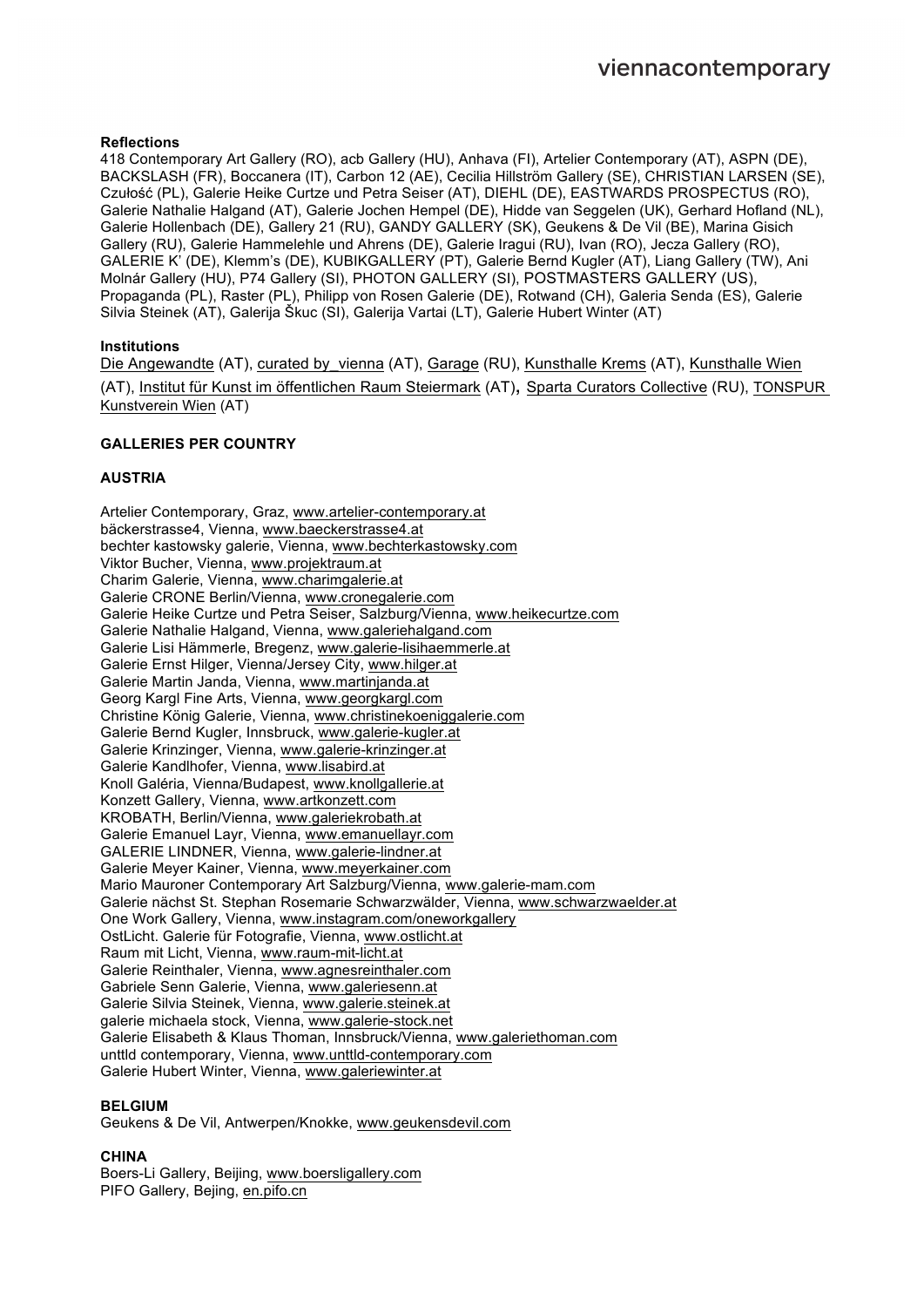# **CROATIA**

KRANJCAR, Zagreb, www.kranjcar.hr

#### **DENMARK**

Galleri Bo Bjerggaard, Copenhagen, www.bjerggaard.com

# **FINLAND**

Galerie Anhava, Helsinki, www.anhava.com Galerie Forsblom, Helsinki, www.galerieforsblom.com Galleria Heino, Helsinki, www.galleriaheino.fi Gallery Taik Persons, Berlin/Helsinki, www.gallerytaikpersons.com

# **FRANCE**

BACKSLASH, Paris, www.backslashgallery.com Galerie Christophe Gaillard, Paris, www.galeriegaillard.com La Galerie Particulière, Paris, www.lagalerieparticuliere.com Galerie Paris-Beijing, Paris, www.galerieparisbeijing.com Galerie Caroline Smulders, Paris, www.carolinesmulders.com

#### **GEORGIA**

Popiashvili Gvaberidze Window Project, Tbilisi, www.facebook.com/Popiashvili-Gvaberidze-Window-Project

#### **GERMANY**

ASPN, Leipzig, www.aspngalerie.de Beck & Eggeling, Düsseldorf/Vienna, www.beck-eggeling.de Galerie Andreas Binder, Munich, www.galerieandreasbinder.de Croy Nielsen, Berlin, www.croynielsen.de DIEHL, Berlin, www.galerievolkerdiehl.com DITTRICH & SCHLECHTRIEM, Berlin, www.dittrich-schlechtriem.com Galerie Thomas Fischer, Berlin, www.galeriethomasfischer.de Galerija Gregor Podnar, Berlin, www.gregorpodnar.com Galerie Hammelehle und Ahrens, Cologne, www.haah.de Galerie Jochen Hempel, Leipzig/Berlin, www.galeriejochenhempel.com KOW, Berlin, www.kow-berlin.com Klemm's, Berlin, www.klemms-berlin.com GALERIE K', Bremen, www.k-strich.de Galerie Gebrüder Lehmann, Dresden, www.galerie-gebr-lehmann.de Galerie Hollenbach, Stuttgart, www.galerie-hollenbach.de MARTINETZ, Cologne, www.petramartinetz.de Daniel Marzona, Berlin, www.danielmarzona.com Galerie Karl Pfefferle, Munich, www.galeriekarlpfefferle.de Philipp von Rosen Galerie, Cologne, www.philippvonrosen.com Galerie Michael Schultz, Berlin/Seoul/Bejing, www.galerie-schultz.de ZAK I BRANICKA, Berlin, www.zak-branicka.com

#### **HUNGARY**

acb Gallery, Budapest, www.acbgaleria.hu Chimera-Project Gallery, Budapest, www.chimera-project.com INDA Gallery, Budapest, www.indagaleria.hu Ani Molnár Gallery, Budapest, www.molnaranigaleria.hu Trapéz Gallery, Budapest, www.trpz.hu

#### **ITALY**

Boccanera, Trento, www.arteboccanera.com

#### **LITHUANIA**

Galerija Vartai, Vilnius, www.galerijavartai.lt

#### **NETHERLANDS**

Gerhard Hofland, Amsterdam, www.gerhardhofland.com

# **POLAND**

Czułość, Warsaw, www.czulosc.com Propaganda, Warsaw, www.galeriapropaganda.com